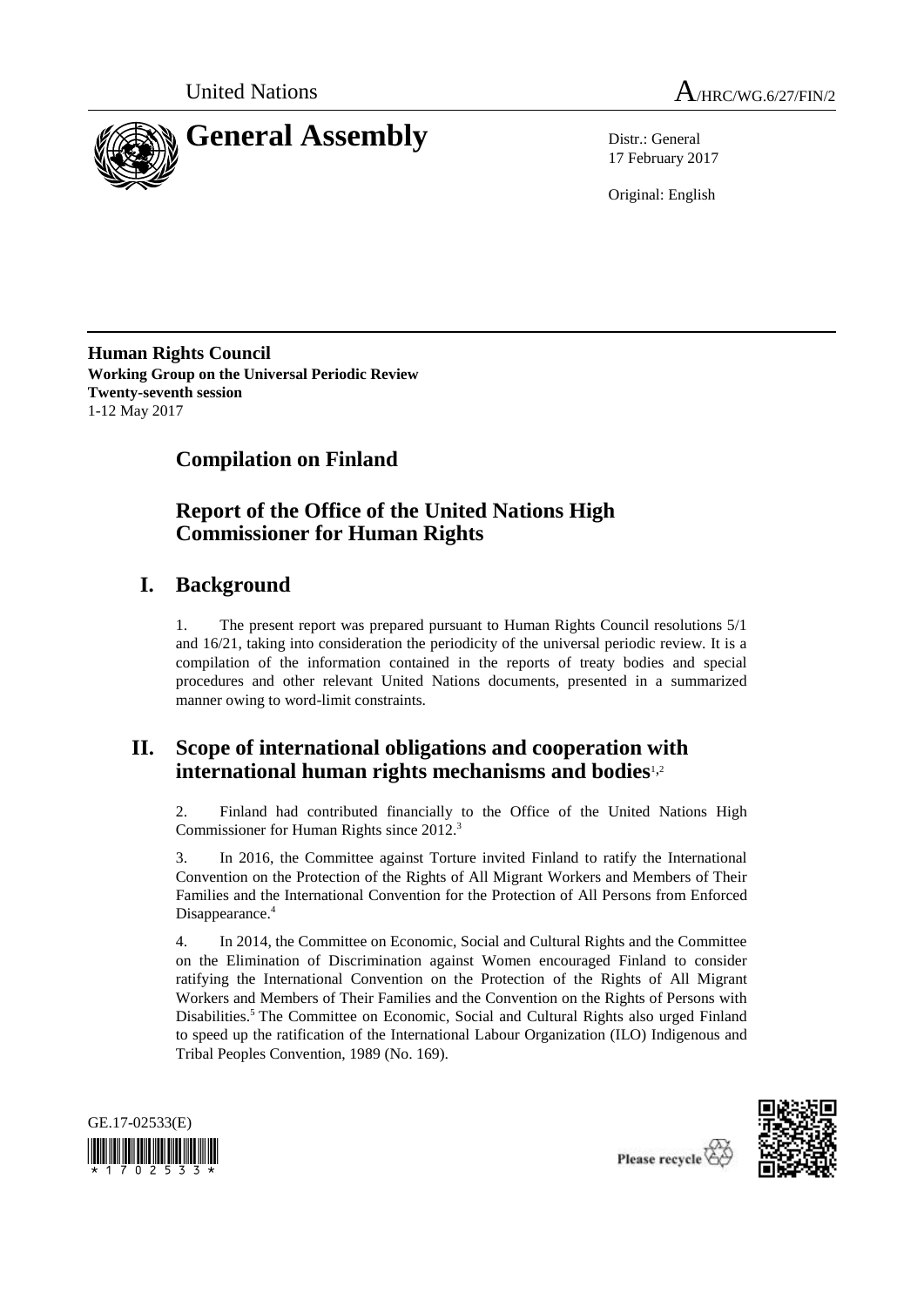5. In 2013, the Human Rights Committee regretted that Finland had maintained its reservations to the International Covenant on Civil and Political Rights, particularly those to articles 14 (7) and 20 (1).<sup>6</sup>

6. In 2012, the Committee on the Elimination of Racial Discrimination encouraged Finland to expedite the ratification of the ILO Indigenous and Tribal Peoples Convention,  $(1989)$  No.  $169<sup>7</sup>$ 

## **III.** National human rights framework<sup>8</sup>

7. While welcoming the establishment of a national human rights institution, the Committee on the Elimination of Racial Discrimination was concerned that the relevant legislation did not clearly articulate the relationship among its three components, namely the Human Rights Centre, the Parliamentary Ombudsman and the Human Rights Delegation.<sup>9</sup> The Committee on Economic, Social and Cultural Rights recommended that Finland ensure that the national human rights institution was provided with adequate resources to effectively and independently carry out its mandate, including the promotion and protection of economic, social and cultural rights.<sup>10</sup>

8. While taking note of the draft law that would replace the Ombudsman for Minorities with a new ombudsman for equal treatment, the Committee on the Elimination of Discrimination against Women was concerned about the lack of specific institutions for the advancement of women and gender equality, in addition to the insufficient resources allocated to existing mechanisms such as the Ombudsman for Equality, which monitored and supervised the Act on Equality between Women and Men.<sup>11</sup>

## **IV. Implementation of international human rights obligations, taking into account applicable international humanitarian law**

## **A. Cross-cutting issues**

## **1. Equality and non-discrimination**<sup>12</sup>

9. The Committee on the Elimination of Racial Discrimination remained concerned that section 2 of the Non-Discrimination Act, which, as amended by Act No. 84/2009, specified that the Act applied to discrimination on the grounds of ethnic origin in connection with housing, other movable property or services on the general market for the public, with the exception of private transactions, could be interpreted as permitting discrimination on the grounds of ethnicity in private transactions, in contravention of the International Convention on the Elimination of All Forms of Racial Discrimination.<sup>13</sup> The Committee on Economic, Social and Cultural Rights was concerned that, despite the proposed amendments to the legal framework for non-discrimination aimed at extending protection to all grounds of discrimination, the institutional framework to monitor the implementation of the legal framework and to deal with complaints remained complicated and difficult to access. It recommended that Finland improve its legal and institutional frameworks for protection against discrimination by ensuring the same level of protection for all grounds of discrimination.<sup>14</sup>

10. The Committee on the Elimination of Discrimination against Women welcomed the proposed amendment to the Act on Equality between Women and Men, which expanded the definition of sex and gender-based discrimination to include discrimination based on gender identity and gender expression. It noted with concern that that Act and the Non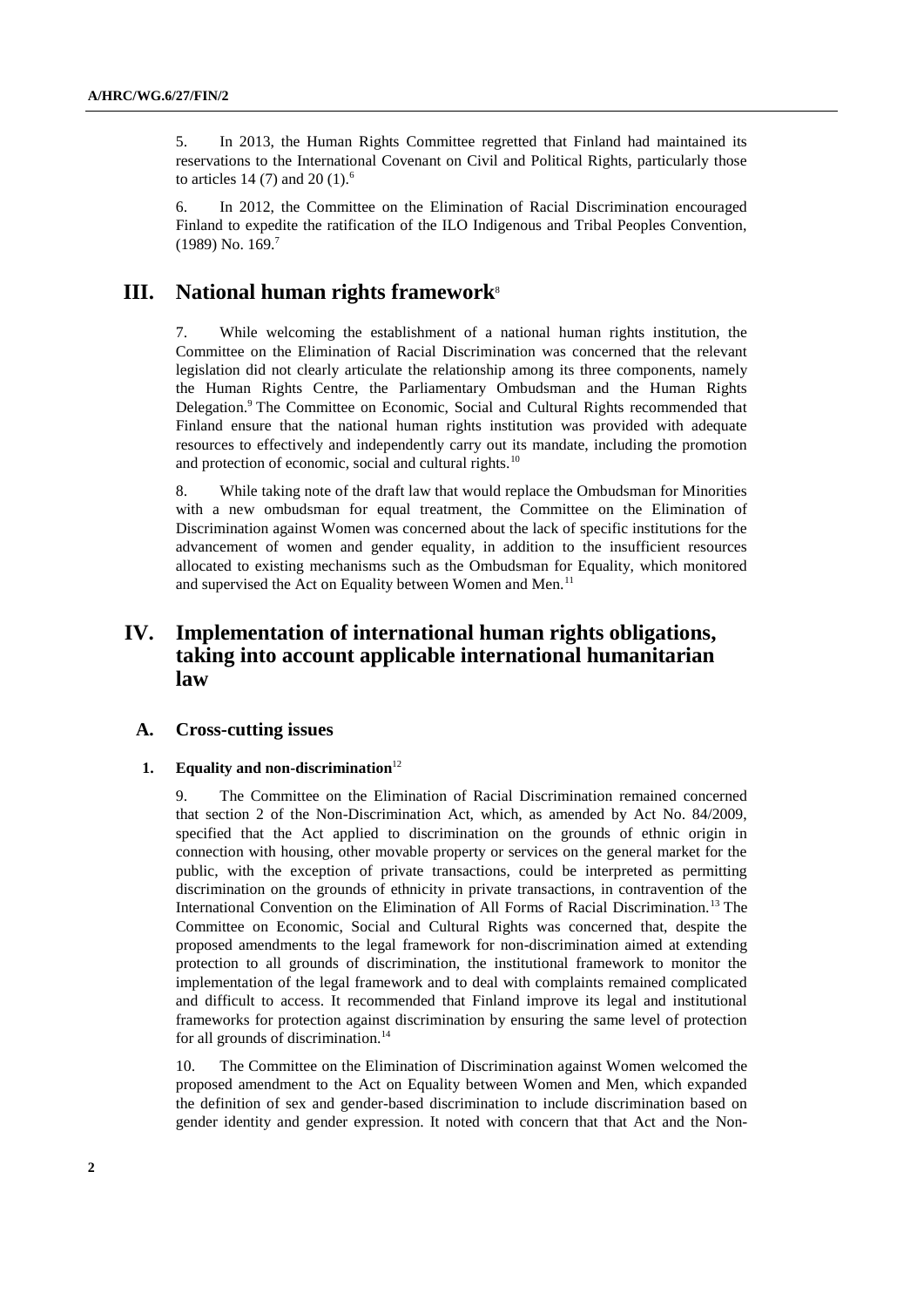Discrimination Act did not currently provide adequate protection to women against multiple or intersecting forms of discrimination.<sup>15</sup>

11. The Human Rights Committee was concerned that the current legislation on combating discrimination based on sexual orientation and gender identity was not comprehensive. It was also concerned about reports of acts of discrimination based on sexual orientation and gender identity. It recommended that Finland increase its efforts in the field of combating and eliminating discrimination on the grounds of sexual orientation and gender identity, inter alia, by implementing comprehensive legislative reform that guaranteed equal protection from discrimination on all grounds.<sup>16</sup>

12. The United Nations Educational, Scientific and Cultural Organization (UNESCO) noted that the Action Plan for Gender Equality 2012-2015 reflected the most important measures through which the Government promoted equality between women and men and combated gender-based discrimination. The Action Plan was an instrument to coordinate the gender equality policy and incorporated measures for all ministries. It was based on the government programme and the first government report on gender equality, which had been drawn up in 2010. Some of the measures planned included incorporating gender impact assessments in draft legislation and ensuring that all ministries prepared their budget proposals with reference to the gender perspective and disaggregated by gender their statistics and other data concerning people.<sup>17</sup>

13. In relation to the recommendations from the second cycle of the universal periodic review concerning instances of discrimination, racism and xenophobia,<sup>18</sup> the Office of the United Nations High Commissioner for Refugees (UNHCR) regretted that discrimination, racism and xenophobia persisted in Finland. Racist and xenophobic comments and argumentation by both private individuals and politicians had become more common, the number of attacks against reception centres and asylum seekers had increased and street patrols by a vigilante group, the Soldiers of Odin, had become commonplace. A legal framework for combating racism was in place, but there was a need to improve its implementation.<sup>19</sup>

#### **2. Development, the environment, and business and human rights**<sup>20</sup>

14. The Committee on Economic, Social and Cultural Rights recommended that Finland step up its efforts to meet the international target of allocating 0.7 per cent of gross national product to official development assistance.<sup>21</sup>

## **B. Civil and political rights**

## **1. Right to life, liberty and security of person**<sup>22</sup>

15. The Committee on Economic, Social and Cultural Rights was concerned that, despite the adoption of the National Action Plan to Reduce Violence Against Women, the incidence of domestic violence remained high and there was a lack of adequate support services to protect victims.<sup>23</sup>

16. The Committee on the Elimination of Discrimination against Women was concerned that the Criminal Code continued to define rape according to the degree of violence of the perpetrator and did not place the lack of consent of the victim at the centre of the definition; that the draft amendment to the Criminal Code continued to define abuse of authority leading to sexual intercourse as sexual abuse rather than rape, resulting, among other things, in lenient sentences for acts committed by perpetrators in institutional settings against disadvantaged persons, in particular women with disabilities; and that conviction rates for rape were proportionally lower (17.5 per cent) than those for other crimes such as assault (49.5 per cent). It called upon Finland to review the legislation on rape so as to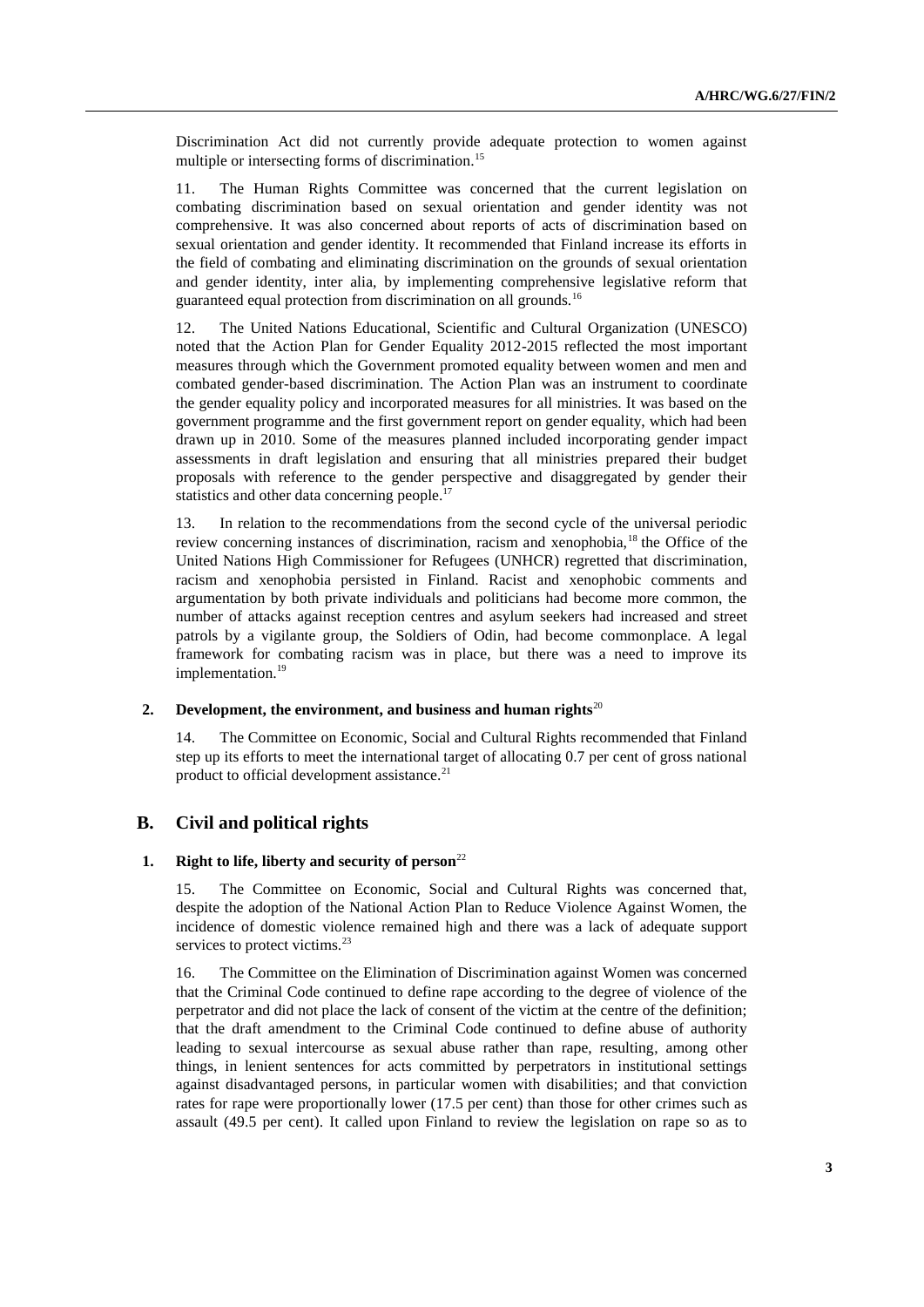remove any requirement that sexual assault be committed by force or threat, and place the lack of consent at the centre of its definition; to amend the Criminal Code, chapter 20, section 1.2, on rape and section 5.1, containing provisions on sexual abuse, to ensure that the definition of rape also covered cases of non-consensual sexual acts where there was an abuse of authority, such as in cases of rape committed against women who were residents in closed institutions, and align the sanctions for such acts from a fine to the minimum sentence of imprisonment, as was the case for the commission of such acts; and to take specific measures to fully investigate, prosecute and punish perpetrators of rape in order to increase the conviction rates in cases of rape.<sup>24</sup> The Human Rights Committee made similar recommendations.<sup>25</sup>

17. The Committee on the Elimination of Discrimination against Women noted that Finland remained an exception in the region because neighbouring States had criminalized the demand for prostitution. It recommended pursuing steps to criminalize the demand for prostitution and taking measures to discourage such demand.<sup>26</sup>

#### **2.** Fundamental freedoms and the right to participate in public and political life<sup>27</sup>

18. UNESCO noted that in 2016, Finland had celebrated the 250th anniversary of the adoption of the first freedom of information law. The Act on the Openness of Government Activities of 1999 established the principle of openness, providing that official documents would be in the public domain unless specifically provided otherwise in that or another Act. The Act also established a process by which anyone could access any record in an authority's possession. On receipt of the request, the authority had two weeks to provide the document. If the document was withheld, the applicant could appeal to the administrative court.<sup>28</sup>

19. The Committee on the Elimination of Discrimination against Women commended Finland for the high percentage of women in the State's parliament (43 per cent), Government (47 per cent) and among the State's representatives in the European Parliament (62 per cent).<sup>29</sup> It was concerned about the low representation of Sami women in the Sami Parliament and in other political decision-making bodies.<sup>30</sup> It encouraged Finland to ensure that the representation of women in leadership positions in the private sector reflected the full diversity of the population and to ensure the representation of women from disadvantaged groups, such as women with disabilities, women from ethnic minorities, Roma women and migrant women in political and public life.<sup>31</sup>

## **3. Prohibition of all forms of slavery**<sup>32</sup>

20. In relation to the recommendations from the second cycle of the universal periodic review on ensuring that women victims of trafficking were recognized as such and provided with protection and assistance, on implementing existing procedures upholding internationally recognized standards in combating trafficking in persons and conducting necessary training for law enforcement to properly identify and protect victims of trafficking, and on stepping up efforts to prevent violence against women, particularly victims of trafficking, by providing adequate protection and assistance, especially shelters, funding and staff for the shelters,<sup>33</sup> UNHCR noted that the Government had drafted a national action plan against human trafficking, which was to be implemented in 2016-2017. UNHCR welcomed the plan and many of its propositions, including the focus on training, awareness-raising and international cooperation. Finland had also amended its legislation, strengthening the national victims assistance system and giving it a clearer structure, which would strengthen the protection of victims and ensure their human rights and equal treatment. It had also introduced recovery time for victims and more stringent rules on victim identification.<sup>34</sup>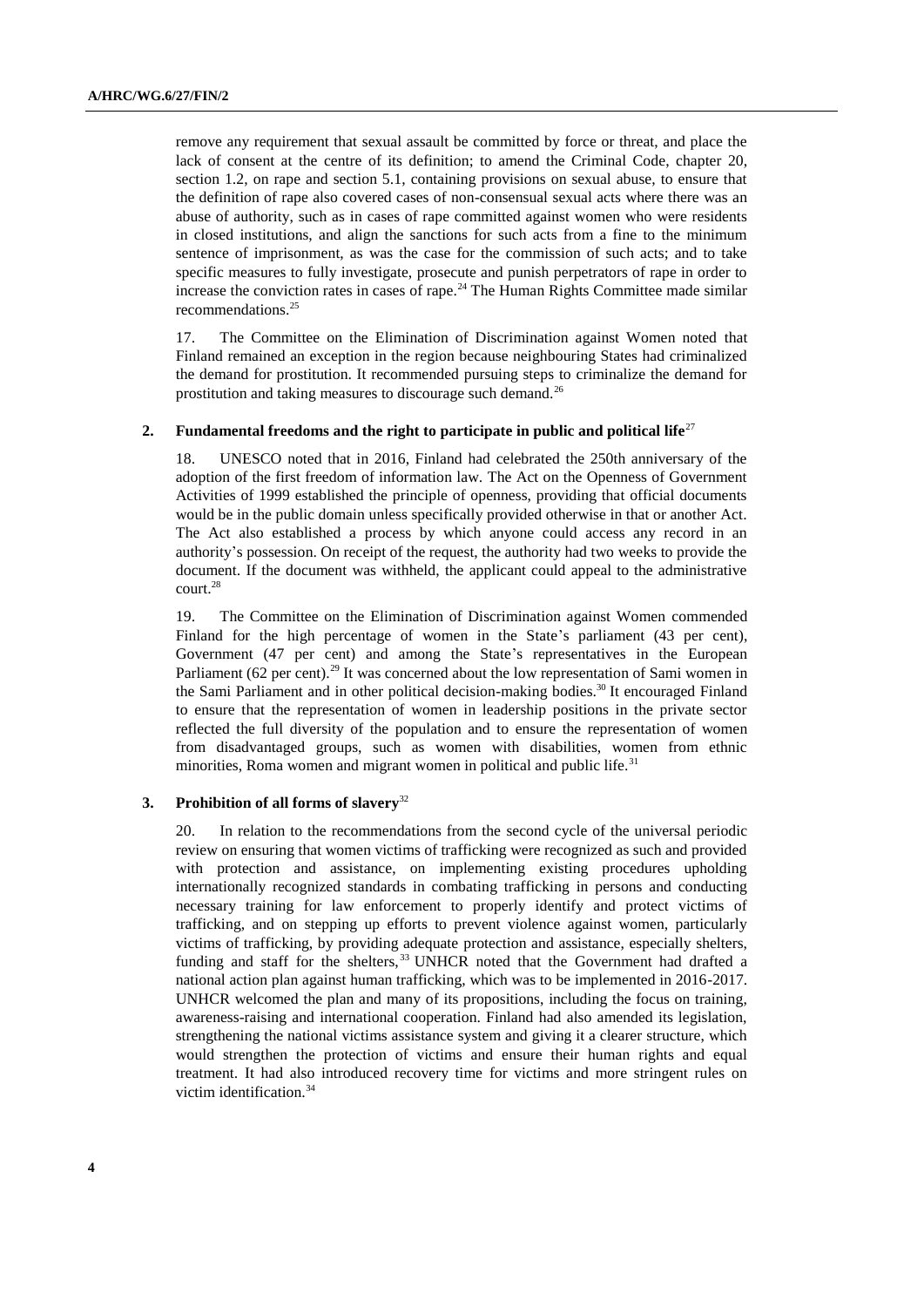21. UNHCR added that according to civil society, some victims of trafficking were still afraid of seeking help from the authorities. In her capacity as national rapporteur on trafficking, the Ombudsman for Minorities had stated in her 2014 report to Parliament that asylum seekers in Finland who had become victims of trafficking in other States were in a problematic situation. The fact that signs of trafficking had been detected did not necessarily trigger the identification process or lead to the victim being referred to the national assistance system for victims of trafficking.<sup>35</sup>

22. The Committee on the Elimination of Discrimination against Women was concerned that the definitions of trafficking and pandering remained unclear and might result in the misidentification of victims of trafficking and related protection gaps. It recommended that Finland review its legislation on human trafficking and provide clear definitions of trafficking and pandering to ensure that victims were properly identified and provided with adequate protection and assistance.<sup>36</sup>

23. The Human Rights Committee remained concerned by the shortcomings of Finland in identifying women victims of trafficking. It recommended that Finland continue its efforts to combat trafficking in human beings and consider amending its laws to ensure that victims of human trafficking, particularly female victims of sexual abuse and exploitation, were identified as such in order to provide them with appropriate assistance and protection.<sup>37</sup>

24. The Committee on the Elimination of Discrimination against Women was concerned that victims of trafficking and exploitation of prostitution might be reluctant to report such exploitation to the authorities for fear of being deported under the State party's Aliens Act. It recommended that Finland assess the risk of deportation for victims of trafficking under the Aliens Act and amend the Act where necessary.<sup>38</sup>

25. The Committee against Torture was concerned that victims of trafficking in Finland did not always receive adequate protection and recognition. It was concerned that the identification of and support provided to persons trafficked for the purpose of sexual exploitation was linked to criminal proceedings and that a recovery period was granted only to nationals and residents of the State party.<sup>39</sup> It recommended that Finland implement international and domestic anti-trafficking legislation, develop an integrated and coordinated counter-trafficking framework, take effective measures to prevent and eradicate human trafficking, and draft guidelines and provide specialized training to law enforcement, immigration and other public officials who came into contact with victims of trafficking on identifying victims and on investigating, prosecuting and sanctioning perpetrators.<sup>40</sup>

### **4. Right to privacy and family life**

26. The Committee on the Elimination of Discrimination against Women was concerned that the current property system, which encouraged couples to enter into marriage settlements stipulating the separation of property, might compromise the economic situation of women following divorce. It recommended that Finland re-examine the matrimonial system that encouraged separation of property.<sup>41</sup>

27. The same Committee was also concerned that pension rights and other work-related benefits, in addition to future earning capacity, were not considered part of matrimonial property when marital right was being claimed, which might lead to a disadvantaged economic position for women following separation or divorce. It recommended that Finland consider revising the definition of matrimonial property so that a marital right would include pension rights and other work-related benefits, in addition to future earnings.<sup>42</sup>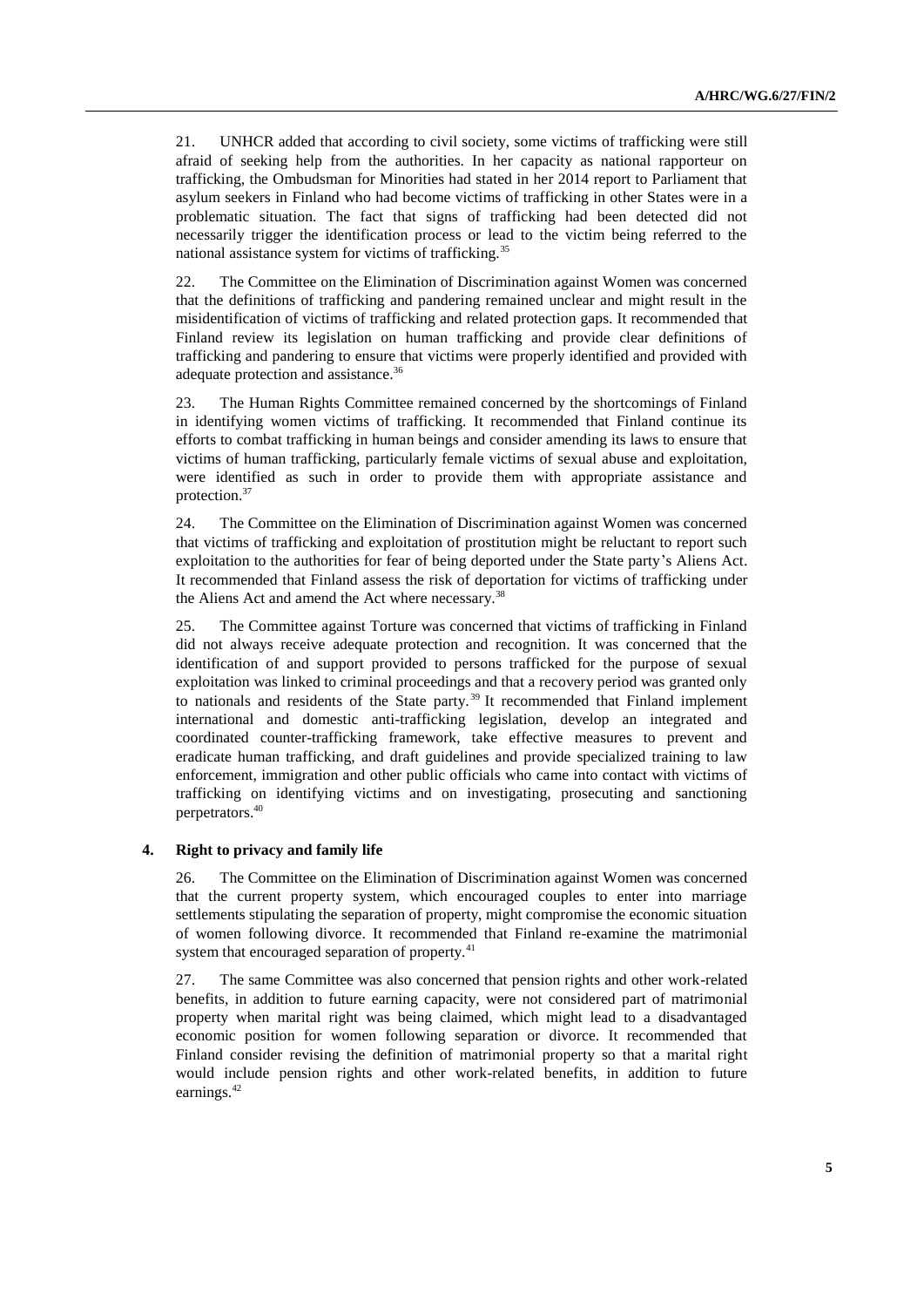28. The same Committee was further concerned that the issue of domestic violence was not taken into consideration when deciding on the custody of children upon divorce. It recommended that Finland ensure that domestic violence was a factor that was systematically considered in child custody decisions.<sup>43</sup>

## **C. Economic, social and cultural rights**

## **1. Right to work and to just and favourable conditions of work**<sup>44</sup>

29. The Committee on the Elimination of Discrimination against Women took note of the Equal Pay Programme, which had aimed to reduce the gender pay gap to 15 per cent by 2015, and the strengthening of the practice of pay surveys within the context of the equality plan.<sup>45</sup> The Committee on Economic, Social and Cultural Rights noted with concern the persistent gender-based segregation of occupations and sectors, which was the main cause of the continuing gender-based wage gap. It recommended that Finland eliminate the persistent gender pay gap by addressing the significant vertical and horizontal gender-based segregation in the labour market.<sup>46</sup> It also recommended that Finland redouble its efforts to implement the principle of equal pay for work of equal value, including through the further development of the Equal Pay Programme.<sup>47</sup> The Human Rights Committee made similar recommendations.<sup>48</sup>

30. The Committee on Economic, Social and Cultural Rights noted that, despite the adoption of the Youth Guarantee scheme and its implementation plan, the unemployment rate among young people remained significantly high. It was concerned about the increasing rate of long-term unemployment in Finland.<sup>49</sup>

## **2. Right to an adequate standard of living**

31. The same Committee was concerned about the inadequacy of the minimum levels of the basic social assistance and the sickness and old-age benefits. It recommended that Finland ensure that the minimum level of social benefits was sufficient to cover the real costs of living.<sup>50</sup>

### **3. Right to health**<sup>51</sup>

32. The Committee on the Elimination of Discrimination against Women noted with concern the increase in cases of depression, eating disorders, substance abuse, alcoholrelated diseases and suicide among women and girls in Finland. It recommended that Finland address the deteriorating mental health situation of young women and girls and prevent and address the abuse of alcohol and drugs, in addition to suicide, including through awareness-raising and educational campaigns targeted at adolescent girls, particularly in the media.<sup>52</sup>

33. The same Committee was concerned about the obligation on transgender persons to prove infertility or undergo sterilization for the legal recognition of their gender under the Law on Legal Recognition of the Gender of Transsexuals of 2002. It recommended that Finland expeditiously amend that Law in order to ensure that gender recognition was carried out without requiring transgender persons to conform to stereotypical ideas of masculine or feminine appearance or behaviour and that it did not require individuals to consent to sterilization.<sup>5</sup>

#### **4. Right to education**

34. The Committee on the Elimination of Racial Discrimination was concerned that, while about 70 per cent of Sami-speaking children lived outside the Sami homeland, mainly in the Helsinki area, Rovaniemi and Oulu, the right of the Sami to receive early childhood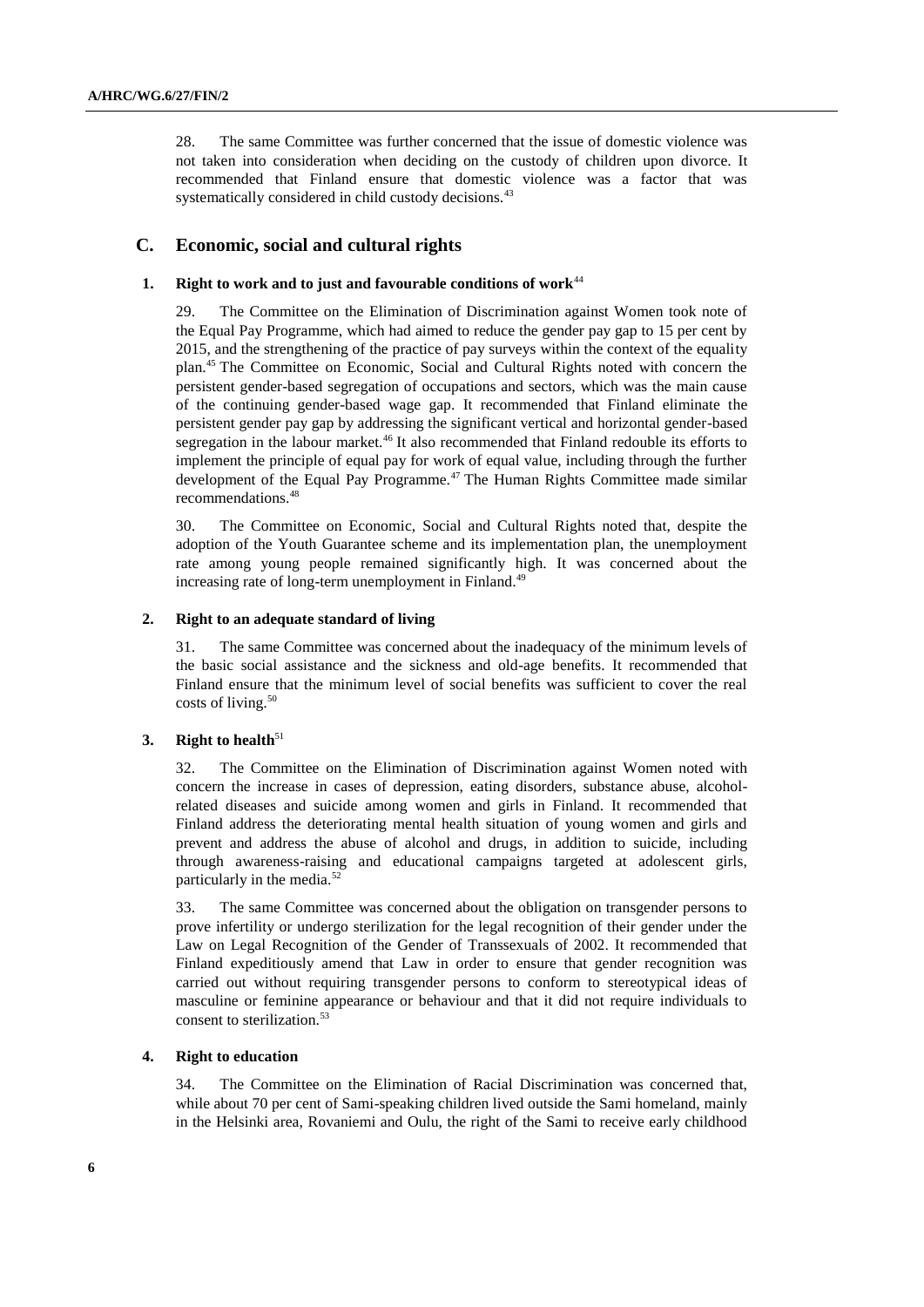education in the Sami language was recognized only in the Sami homeland. It was also concerned at the fact that social and health services were not effectively guaranteed to Sami peoples in their languages. It recommended that Finland ensure that all Sami children throughout the territory of the State effectively receive education in their own languages, including by training more teachers in Sami languages.<sup>54</sup>

35. While noting the reduction of bullying in schools achieved through the KiVa programme and the efforts of Finland to reduce negative stereotyping of Roma through rap music television campaigns aimed at young people, the Committee on the Elimination of Racial Discrimination remained concerned at the persistence of bullying of Roma children and immigrant children in schools. It recommended that Finland continue to strengthen its efforts to protect Roma children and immigrant children from bullying in schools.<sup>55</sup>

36. UNESCO noted that Ministry of Education and Culture decree No. 1777/2009 determined the grounds for subsidizing supplementary instruction provided for children with foreign, Sami or Roma backgrounds in basic education and upper secondary education. If an educational institution did not arrange mother tongue instruction for foreign, Sami or Roma language pupils, as laid down in the Basic Education Act, a separate subsidy could be granted under that decree to arrange instruction in the pupil's mother tongue. <sup>56</sup> The national core curriculum for pre-primary and basic education had been renewed in 2014 in a process involving all stakeholders, particularly education providers and education personnel, and parents and pupils had been encouraged to participate. New local curricula based on the renewed core curriculum would gradually be implemented in schools starting from August 2016.<sup>57</sup>

## **D. Rights of specific persons or groups**

## **1. Women**

37. The Committee on the Elimination of Discrimination against Women welcomed the Government Action Plan for Gender Equality 2012-2015, which was coordinated by the Gender Equality Unit of the Ministry of Social Affairs and Health, and the efforts to strengthen the management structures of gender mainstreaming within the Government, including through the development of a handbook to support gender equality work within Finnish ministries and the introduction of several training projects and briefings on gender mainstreaming for civil servants. It recommended that Finland provide its existing and new national institutions and bodies for the advancement of women and gender equality with adequate human, technical and budgetary resources.<sup>58</sup>

38. The Committee against Torture expressed concern about the prevalence of violence against women in Finland, including domestic and sexual violence, the underreporting of cases and the lack of funding allocated to tackle it. It was also concerned that rape continued to be categorized according to the degree of physical violence and not the lack of consent, by the reported lack of sufficient support to victims, including specialized services, and at the absence of a sufficient number of shelters for victims of violence and their children.<sup>59</sup>

## 2. **Children**<sup>60</sup>

39. UNHCR recommended that Finland strengthen further the identification of victims of trafficking, including women and children, in the asylum procedure; adopt procedures for the determination of the best interests of child victims of trafficking and children of victims; and apply age, gender, diversity and participatory approaches to its anti-trafficking work.<sup>61</sup>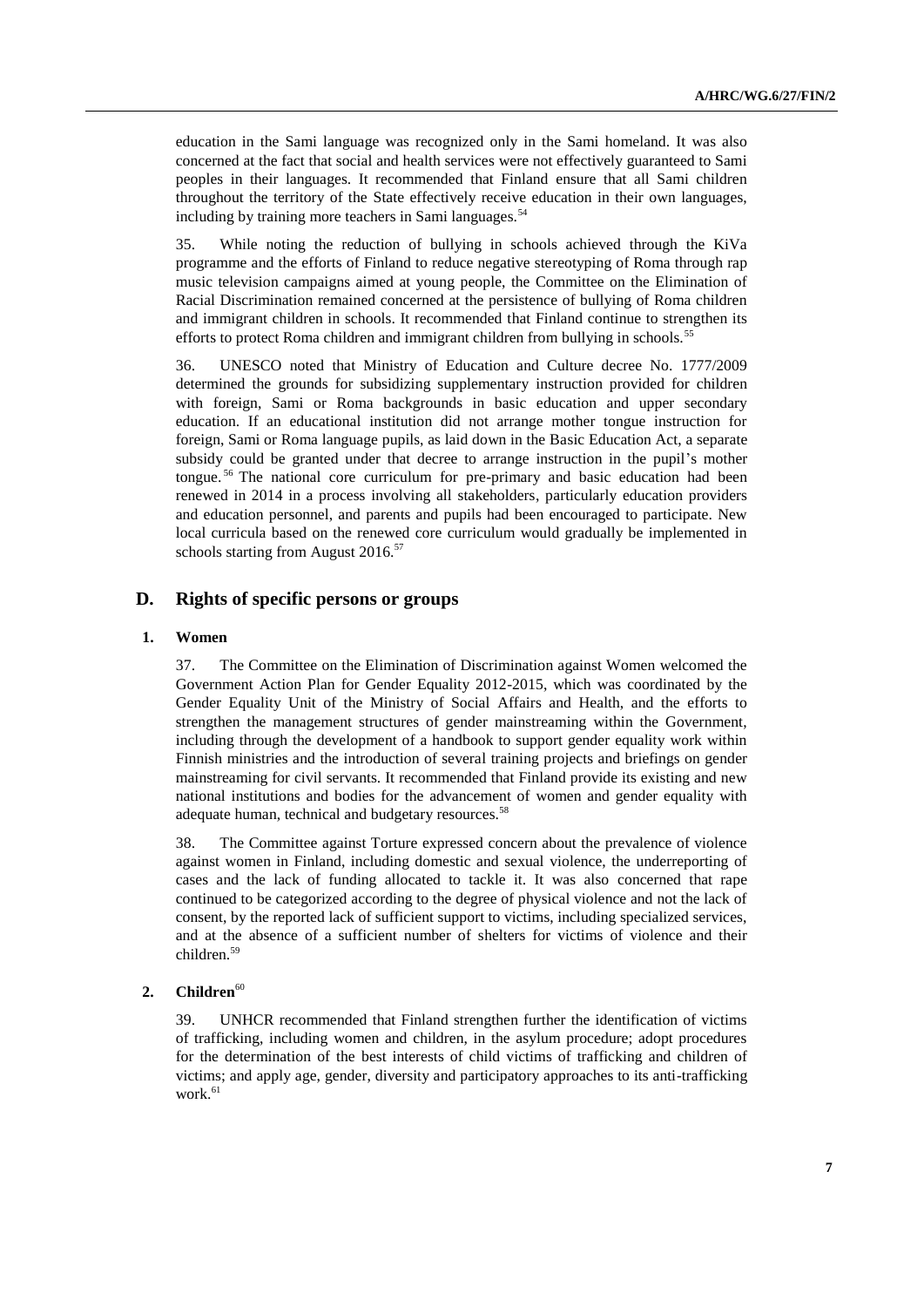40. Referring to the recommendation from the second cycle of the universal periodic review on applying alternative measures to the detention of asylum seekers and irregular immigrants, including children and other vulnerable people, and establishing a mechanism to examine the practice,  $62$  UNHCR noted that, on 15 April 2016, the Government had presented a draft amendment to the Aliens Act (No. 301/2004) introducing two alternative measures to detention: directed residence (with reporting conditions) and home curfew for children. The aim of the proposal was to improve the efficiency of the asylum procedure and ensure the removal of rejected asylum seekers from the country. With the proposed control measures, the Government also aimed to improve preparations for the administration of larger numbers of asylum seekers. The draft amendment also sought to limit the use of detention for children and persons with specific needs.<sup>63</sup>

41. The United Nations Children's Fund (UNICEF) recommended that Finland assess how different amendments to the Aliens Act had affected children, and give special consideration to implementing the right to family reunification, taking into consideration the introduction of income requirements and their effect on children, especially unaccompanied minors. It recommended that Finland expedite the necessary legislative changes based on that assessment, speed up procedures and make it easier for children to reunite with their families, and pursue all practical measures to reunify children with their families.<sup>64</sup>

42. UNICEF recommended that, while respecting the autonomy of Finnish universities, which was guaranteed by law, child rights education should be incorporated into the curricula of all teacher training and efforts should be made to ensure that teachers had the necessary skills to implement the national curricula. It also recommended that Finland provide people working with children and young people with education on child rights in order to enable them to implement those rights in their work. In addition, it urged Finland to provide training on the rights of the child to public officials and civil servants at the regional and local levels.<sup>65</sup>

43. The Committee against Torture was concerned that children were held with adult prisoners in places of detention, and recommended that Finland take steps to separate juvenile detainees from adults in all places of detention, bearing in mind their best interests, in accordance with the United Nations Standard Minimum Rules for the Administration of Juvenile Justice (the Beijing Rules) and the United Nations Rules for the Protection of Juveniles Deprived of their Liberty.<sup>66</sup>

#### **3.** Persons with disabilities<sup>67</sup>

44. The Committee on Economic, Social and Cultural Rights was concerned that discrimination against persons with disabilities was widespread in Finland, particularly in the field of employment. It recommended that Finland promote opportunities for productive and remunerated employment in the labour market for persons with disabilities, including through the application of employment quotas for persons with disabilities, both in the public and private sectors. It also recommended that Finland include the prohibition of disability-based discrimination in the new non-discrimination act being considered in the State.<sup>68</sup>

45. UNESCO noted that a programme entitled "Preparatory education for work and independent life" had been established for the preparatory and rehabilitative education and supervision of students with the most severe disabilities. It was aimed at people who, because of an illness or disability, did not have the opportunity to partake in education leading to qualifications. The objective was to provide those students with special education and supervision in accordance with their personal aims and capabilities.<sup>69</sup>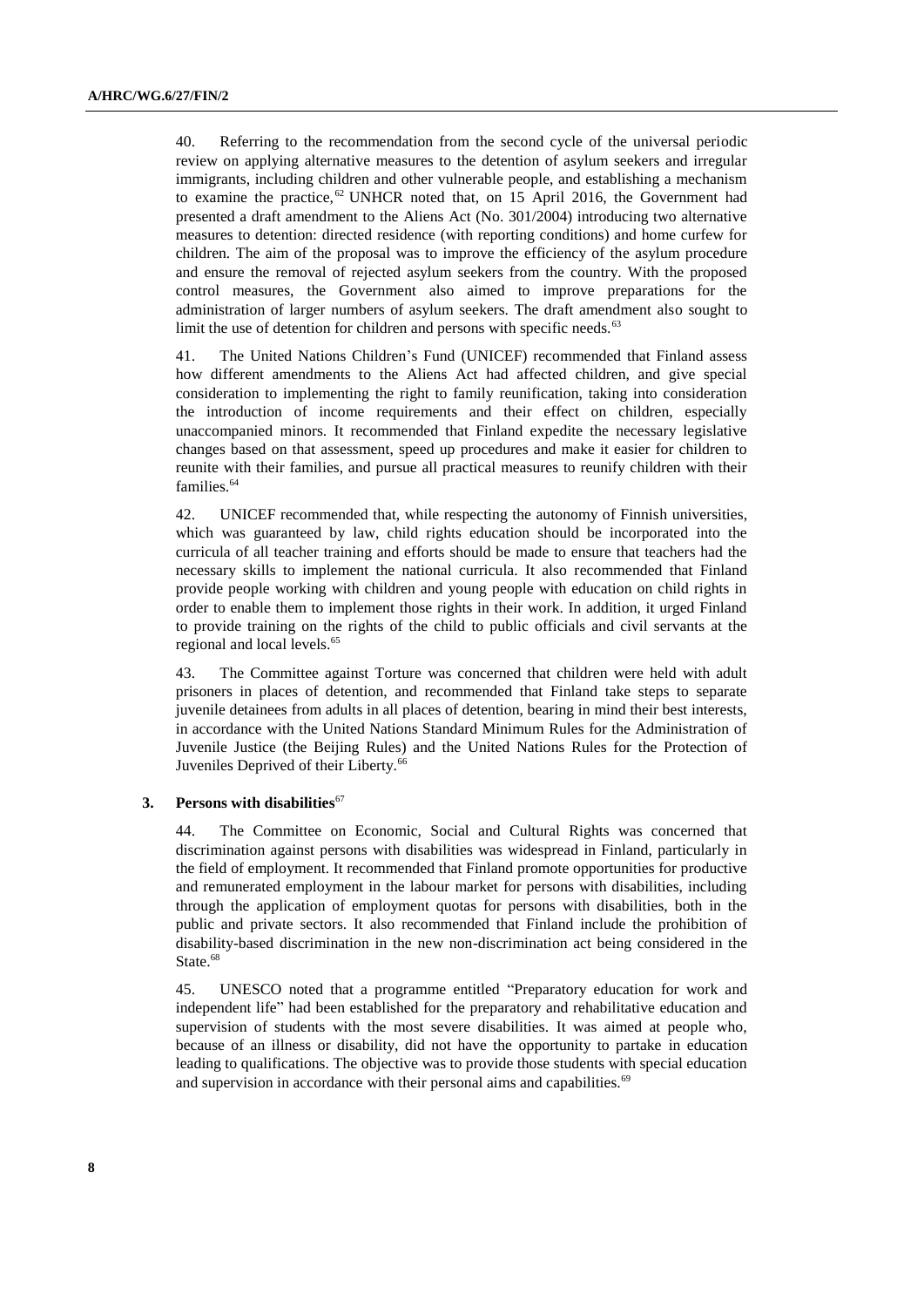46. The Committee on the Elimination of Discrimination against Women was concerned about the legal provisions that allowed sterilization and contraception treatments for women with mental disabilities upon consent of a third party legal representative if a woman was deemed incapable of giving her consent.<sup>70</sup> The Committee on Economic, Social and Cultural Rights recommended that Finland effectively ensure that safeguards for the rights of women and girls with disabilities were adequately protected. It encouraged the State to develop a model for support in the decision-making process with regard to their right to sexual and reproductive health.<sup>71</sup>

47. The Committee on the Elimination of Discrimination against Women was concerned that women with disabilities suffered from multiple forms of discrimination, including with regard to access to education, employment, health care and participation in political life. It was also concerned that the scope of the Non-Discrimination Act was wider for discrimination based on ethnic origin than for discrimination based on disability with regard to housing, social welfare, social security, health care and other public services.<sup>72</sup>

#### **4. Minorities and indigenous peoples**<sup>73</sup>

48. While welcoming the implementation of the National Policy on Roma, the Committee on Economic, Social and Cultural Rights was concerned about the lack of specific measures to address the persistent discrimination faced by other minorities.<sup>74</sup> The Human Rights Committee recommended that Finland take active measures, including improving legislation, to prevent discrimination against the Roma.<sup>75</sup> The Committee on the Elimination of Racial Discrimination made similar recommendations.<sup>76</sup>

49. The Committee on Economic, Social and Cultural Rights noted with concern that the variety of Sami languages was decreasing and some of them were at risk of extinction. It urged Finland to ensure the effective implementation of the national programme for the revitalization of Sami languages, including by allocating adequate resources and increasing the number of teachers.<sup>77</sup>

50. While noting that Finland had established, in August 2012, a working group to revise the Sami Parliament Act, the Committee on the Elimination of Racial Discrimination was concerned that the Sami Parliament still had very limited decision-making power on issues relating to the cultural autonomy of the Sami peoples, including rights relating to land and resources used.<sup>78</sup> The Committee on Economic, Social and Cultural Rights regretted the lengthy process in the recognition of the Sami peoples' rights to use their land and to pursue their traditional livelihoods within their homeland. It recommended that Finland adopt the necessary legislative and administrative measures to fully and effectively guarantee the Sami peoples' rights to own their land and freely dispose of their natural wealth and resources.<sup>79</sup> The Human Rights Committee recommended that Finland advance the implementation of the rights of the Sami by strengthening the decision-making powers of Sami representative institutions, such as the Sami Parliament.<sup>80</sup>

51. The Committee on Economic, Social and Cultural Rights was concerned about the lack of adequate measures to address the adverse effects of climate change on the Sami peoples and to ensure that logging and other activities carried out by private entities did not negatively affect the enjoyment of their economic, social and cultural rights. It recommended that Finland adopt appropriate measures to address the adverse effects of climate change on the Sami peoples' land and resources.<sup>81</sup>

## **5. Migrants, refugees, asylum seekers and internally displaced persons**<sup>82</sup>

52. UNHCR noted that the unexpected increase in the number of asylum seekers in 2015 had led the Government to take a series of restrictive measures. On 8 December 2015, an 80-point action plan had been published with the short-term aim of "stemming the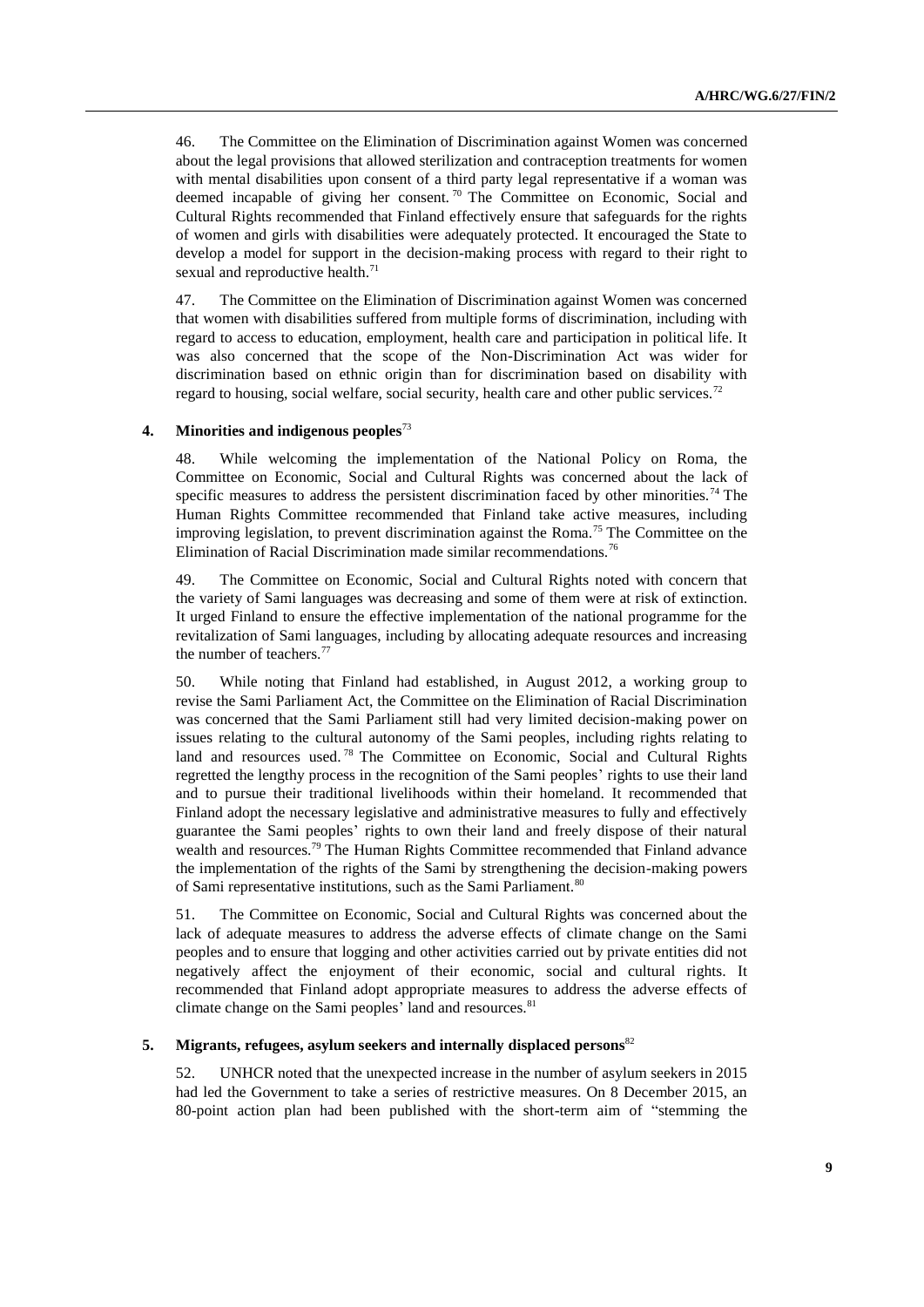uncontrolled influx of asylum seekers" into the country. The most notable points, which had led to amendments of the relevant legislation in 2016, included the abolishment of "humanitarian protection" as a national protection category, restrictions on family reunification and restrictions on legal aid for asylum seekers. Changes would also be made to the appeals process, including through restrictions on appeals to the Supreme Court, restrictions on submitting supplementary information to the court and reductions in the appeal period. UNHCR regretted that some of the amendments, while staying within minimum safeguards, restricted current good practices in Finland.<sup>83</sup>

53. The Committee on the Elimination of Racial Discrimination was concerned that anti-immigrant sentiment had been increasing in Finland.<sup>84</sup> The Committee on Economic, Social and Cultural Rights was concerned that discrimination against persons with immigrant backgrounds and against members of minorities, such as Russian-speakers, Roma and Somali, persisted in Finland, particularly in the fields of employment, education, health care and housing. It recommended that Finland intensify its efforts to prevent and combat the persistent discrimination against persons with immigrant backgrounds.<sup>85</sup>

54. The Human Rights Committee was concerned at the accelerated asylum procedure established under the Aliens Act, which provided for an extremely short time frame for asylum applications to be thoroughly considered and for the applicant to properly prepare his or her case. It was also concerned that appeals under the accelerated procedure did not have automatic suspensive effect. It recommended that Finland ensure that all persons in need of protection received appropriate and fair treatment in all asylum procedures and that appeals under the accelerated asylum procedure had a suspensive effect.<sup>86</sup>

55. The Human Rights Committee reiterated its concern that the Metsälä detention centre, the only detention unit for asylum seekers and irregular migrants in Finland, was frequently overcrowded and many such individuals, including unaccompanied or separated children, pregnant women and persons with disabilities, were placed in police detention facilities for prolonged periods of time. It recommended that Finland use alternatives to detaining asylum seekers and irregular migrants whenever possible.<sup>87</sup> The Committee on the Elimination of Racial Discrimination made similar recommendations.<sup>88</sup>

56. UNHCR was concerned that the grounds governing the use of directed residence were not sufficiently circumscribed, and that directed residence could potentially be applied to a large number of asylum seekers and lacked predictability. There was therefore a risk that directed residence could be used, rather than as an alternative to detention, as an alternative to "open" reception, in order to manage asylum seekers during the various stages of the asylum process. As legislative amendments sought to introduce a real alternative to detention for unaccompanied and separated children seeking asylum, there was, in the view of UNHCR, no longer a need for Finland to continue the detention of such children. In 2016, Parliament had adopted amendments to the Aliens Act providing that periodic court reviews of detention decisions would no longer be automatic, and would depend on a request from the detained individual. In the view of UNHCR, as a minimum procedural guarantee, asylum seekers had the right to be brought promptly before a judicial or other independent authority to have a detention decision reviewed. The review should ideally be automatic and take place in the first instance within 24 to 48 hours after the initial decision.<sup>89</sup>

57. UNHCR remained concerned that the provision of basic human rights, such as holding a hearing on the legality of a person's detention, was subject to the request of the concerned individual.<sup>90</sup>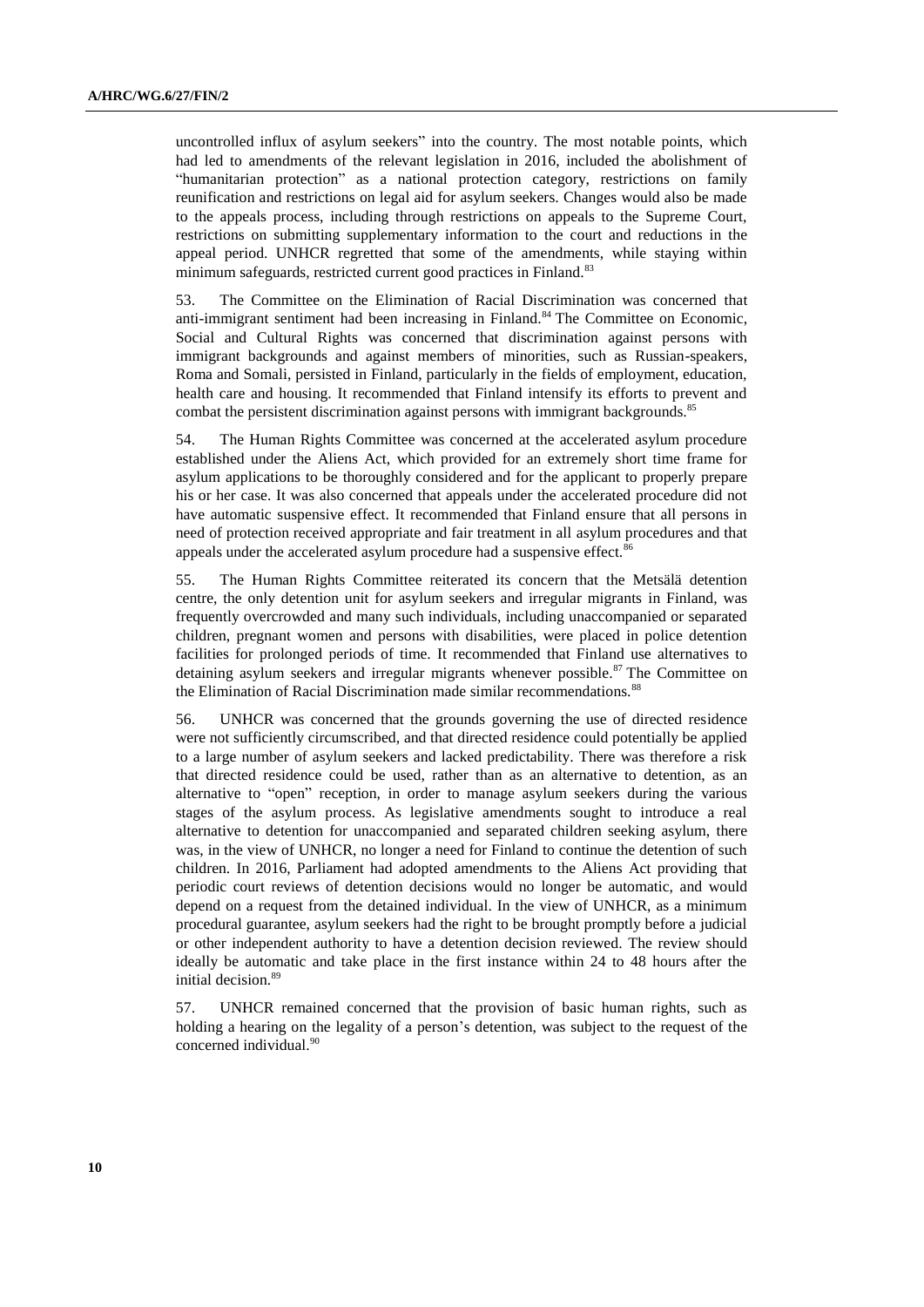### **6. Stateless persons**

58. UNHCR noted that Finnish legislation on nationality was comprehensive in terms of preventing statelessness through the acquisition of nationality by descent, granting nationality to stateless children born in Finland and preventing statelessness upon loss, renunciation and deprivation of Finnish nationality. Particularly commendable was the automatic granting of Finnish nationality to children born in Finland who would otherwise be stateless regardless of their residence status in Finland. However, certain gaps existed with regard to determining statelessness, ensuring that stateless persons could enjoy the rights to which they were entitled, registering persons with "unknown" nationality, or variations thereof, and the maintenance of data and statistics. While Finland had a wellfunctioning procedure for the determination of citizenship status in which a person's nationality, or lack thereof, could be verified, it could not currently result in the granting of the status of a stateless person. The determination of citizenship status procedure could thus be developed into a full-fledged statelessness determination procedure, which could lead to the granting of the status of a stateless person, and the issuance of a residence permit and access to the rights set out in the 1954 Convention relating to the Status of Stateless Persons. In regard to registration and maintenance of data, through its Mapping of Statelessness in Finland exercise, UNHCR had found some inconsistencies in the way persons were registered as being of "unknown nationality", or variations thereof, in the Population Information System and Register of Aliens. Finland maintained a number of reservations to the 1954 Convention: one general reservation with regard to more favourable treatment for nationals of the other Nordic countries and reservations to articles 7 (2), 8, 12 (1), 24 (1), 25 and 28. The Mapping of Statelessness in Finland exercise had revealed that some of the reservations might no longer be relevant in the light of developments following the State's accession in 1968 to the 1954 Convention, and the current nationality legislation.<sup>91</sup>

59. UNHCR recommended that the Government introduce a full-fledged statelessness determination procedure that could lead to the granting of the status of a stateless person, the issuance of a residence permit and enjoyment of the rights set out in the 1954 Convention; review its reservations to the 1954 Convention with a view to lifting them; and harmonize the definitions used when registering persons' nationality or lack thereof.<sup>92</sup>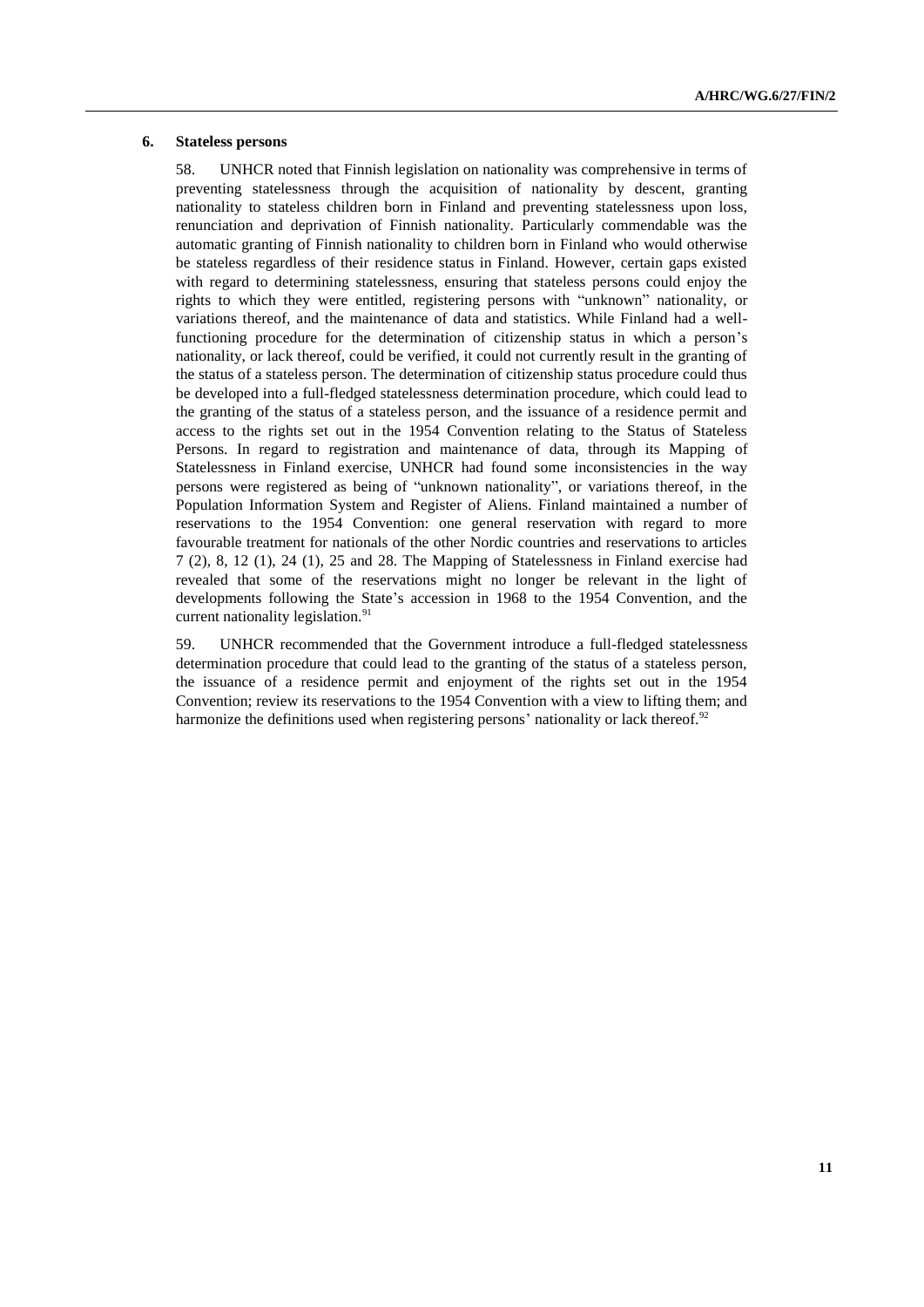#### *Notes*

- $1$  Tables containing information on the scope of international obligations and cooperation with international human rights mechanisms and bodies for Finland will be available at www.ohchr.org/EN/HRBodies/UPR/Pages/FISession27.aspx.
- <sup>2</sup> For relevant recommendations, see A/HRC/21/8, paras. 89.1-89.9, 90.1 and 91.1.
- <sup>3</sup> OHCHR, "Donor profiles", in *OHCHR Report 2015*, p. 106.
- 4 See CAT/C/FIN/CO/7, para. 35.
- $5$  See E/C.12/FIN/CO/6, para. 31, and CEDAW/C/FIN/CO/7, para. 43.
- 6 See CCPR/C/FIN/CO/6, para. 4.
- $7$  See CERD/C/FIN/CO/20-22, para. 19.
- <sup>8</sup> For relevant recommendations, see A/HRC/21/8, paras. 89.10-89.13, 89.38, 89.41-89.46 and 90.9-90.12.
- <sup>9</sup> See CERD/C/FIN/CO/20-22, para. 8.
- <sup>10</sup> See E/C.12/FIN/CO/6, para. 7.
- <sup>11</sup> See CEDAW/C/FIN/CO/7, para. 12.
- <sup>12</sup> For relevant recommendations, see A/HRC/21/8, paras. 89.14-89.25 and 90.2-90.8.
- <sup>13</sup> See CERD/C/FIN/CO/20-22, para. 9.
- <sup>14</sup> See E/C.12/FIN/CO/6, para. 11.
- <sup>15</sup> See CEDAW/C/FIN/CO/7, para. 10.
- <sup>16</sup> See CCPR/C/FIN/CO/6, para. 8.
- <sup>17</sup> See UNESCO submission for the universal periodic review of Finland, para. 37.
- <sup>18</sup> See A/HRC/21/8, paras. 89.17-89.25 and 89.39-89.41 (Algeria, Chile, Egypt, Hungary, Islamic Republic of Iran, Morocco, Namibia, State of Palestine, Portugal and Spain).
- <sup>19</sup> UNHCR submission for the universal periodic review of Finland, p. 6.
- <sup>20</sup> For the relevant recommendation, see A/HRC/21/8, para. 89.51.
- <sup>21</sup> See E/C.12/FIN/CO/6, para. 8.
- <sup>22</sup> For relevant recommendations, see A/HRC/21/8, paras. 89.29-89.32 and 90.24.
- <sup>23</sup> See E/C.12/FIN/CO/6, para. 22.
- <sup>24</sup> See CEDAW/C/FIN/CO/7, paras. 18-19.
- <sup>25</sup> See CCPR/C/FIN/CO/6, para. 7.
- <sup>26</sup> See CEDAW/C/FIN/CO/7, paras. 20-21.
- <sup>27</sup> For relevant recommendations, see A/HRC/21/8, paras. 89.39-89.40.
- <sup>28</sup> See UNESCO submission, para. 51.
- $29$  See CEDAW/C/FIN/CO/7, para. 22.
- <sup>30</sup> Ibid., para. 36.
- <sup>31</sup> Ibid., para. 23.
- <sup>32</sup> For relevant recommendations, see A/HRC/21/8, paras. 89.33-89.34.
- <sup>33</sup> See A/HRC/21/8, paras. 89.33 (Slovenia and United Kingdom of Great Britain and Northern Ireland), 89.34 (United States of America) and 90.14 (Thailand).
- <sup>34</sup> UNHCR submission, p. 3.
- <sup>35</sup> Ibid., p. 4.
- <sup>36</sup> See CEDAW/C/FIN/CO/7, paras. 20-21.
- <sup>37</sup> See CCPR/C/FIN/CO/6, para. 9.<br><sup>38</sup> See CEDAW/C/FIN/CO/7, para.
- <sup>38</sup> See CEDAW/C/FIN/CO/7, paras. 20-21.<br><sup>39</sup> See CAT/C/FIN/CO/7, para. <sup>30</sup>
- See CAT/C/FIN/CO/7, para. 30.
- $^{40}$  Ibid., para. 31.
- See CEDAW/C/FIN/CO/7, paras. 38-39.
- $42$  Ibid.
- $\frac{43}{44}$  Ibid.
- <sup>44</sup> For the relevant recommendation, see. A/HRC/21/8, para. 90.20.<br><sup>45</sup> See CEDAW/C/ED/CO/7, para. 26
- See CEDAW/C/FIN/CO/7, para. 26.
- <sup>46</sup> See E/C.12/FIN/CO/6, para. 15.
- <sup>47</sup> Ibid., para. 18.
- <sup>48</sup> See CCPR/C/FIN/CO/6, para. 6.
- <sup>49</sup> See E/C.12/FIN/CO/6, para. 16